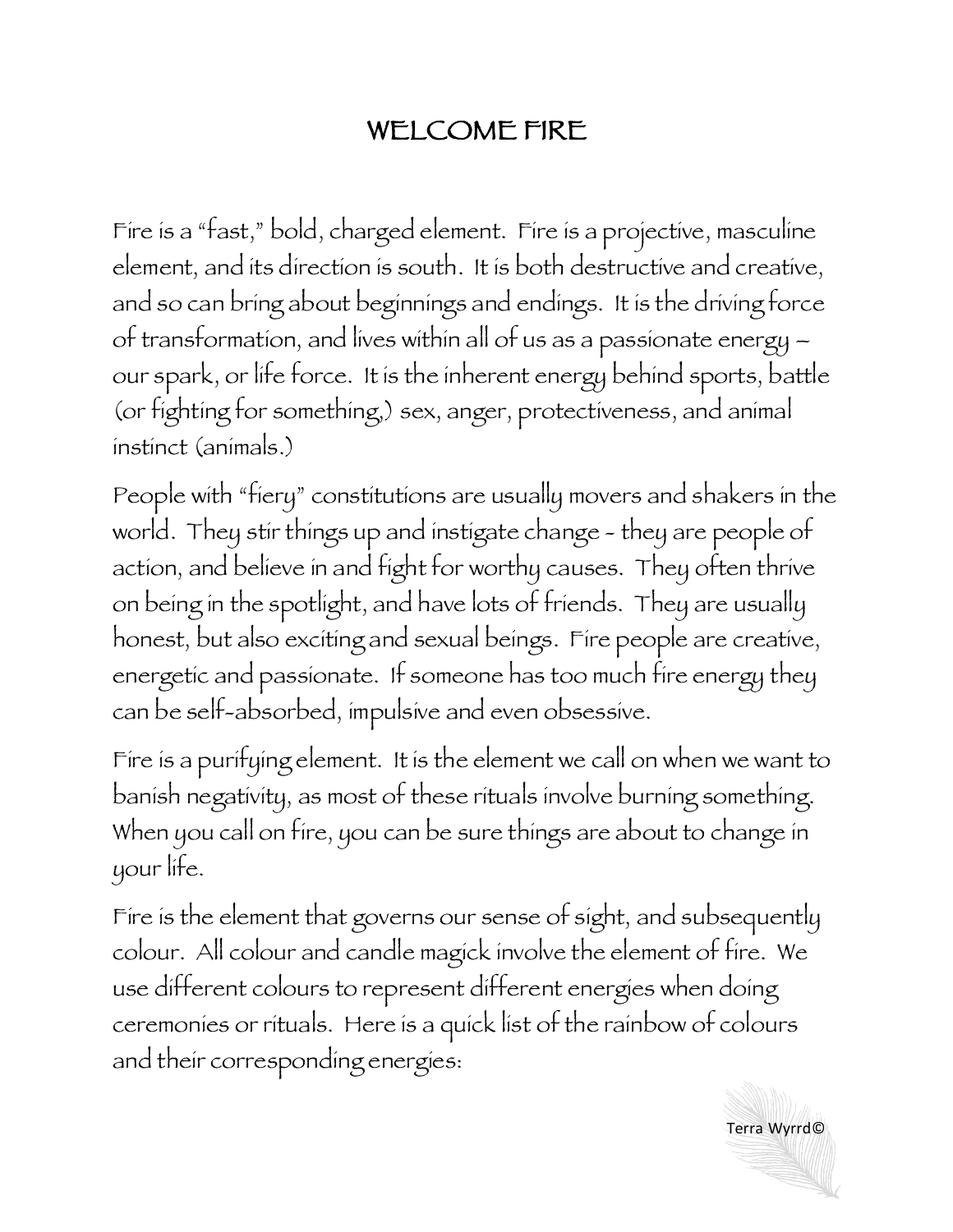Pink: Gentle love, friendship, relaxation, compassion, children's energy

Red: Romantic love, passion, protection, maintaining health, "The Mother," the element of fire

Orange: Harvest (or reaping benefits,) energy, communication, change, attraction

Yellow: Knowledge and intellect, creativity, ideas & inspiration, discovery, the element of air

Green: Prosperity and employment, healing, fertility, stability, nature, the element of earth

Blue: Emotional healing, peace, patience, harmonious relationships, the element of water

Purple: Royalty, magickal power, psychic influence, healing serious diseases

**Brown:** Home and hearth, pets, earthy pursuits such as gardening, cultivation

Black: Removing negativity, absorption, hex breaking, banishing, binding or stopping something

White: The Moon, peace, spirituality, "The Maiden" – white can be used as an all-purpose colour (blank slate)

Silver: Dreams, intuition, Moon magick, the empathic side of the Goddess

Gold: Wealth, Fame, Sun magick, success, the prosperous side of the God